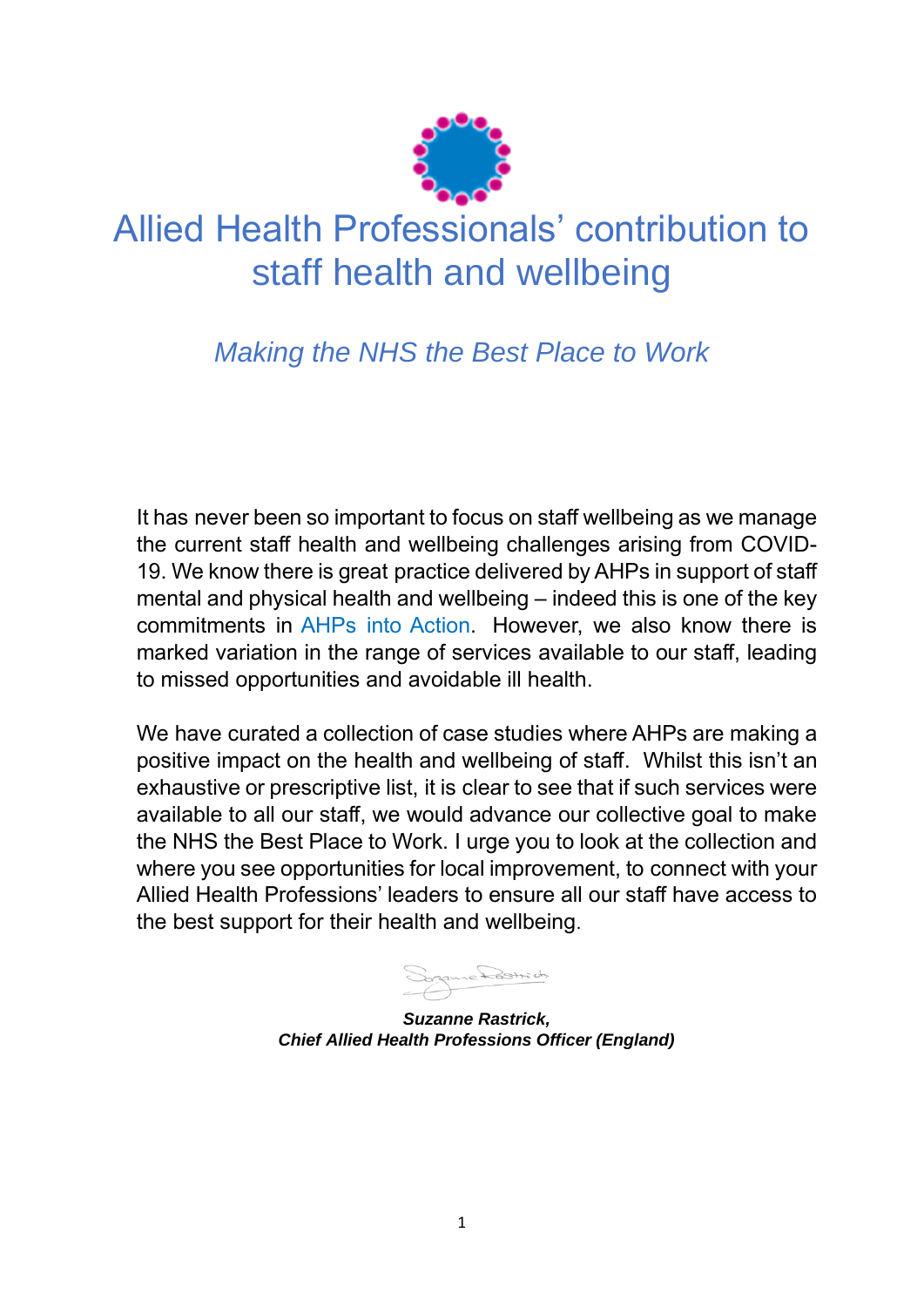The health and wellbeing impacts achieved by these case studies are summarised below. The suite of full case studies is included in full in the appendix.

Case study 1 (page 3): 91% of staff accessing occupational therapy service reporting **reduced stress, new skills, improved confidence and ability to function at work**

Case study 2 (page 4): a paramedic-led campaign to **improve the mental health of staff, changing the culture and approach to mental health**

Case study 3 (page 6): Dietitians providing dietary advice and support to staff, resulting in **76% of participants losing weight and 87% reporting an increased quality of life**

Case study 4 (page 7): Pelvic health physiotherapists **leading organisational culture change, ensuring menopause symptoms are recognised and addressed**

Case study 5 (page 8): Physiotherapists **improving self-management and reduced pain symptoms for at-risk teams** 

Case study 6 (page 10): Bespoke physiotherapy group interventions to improve pain management **reducing sickness absence from 36 days to just 3.6 days**

Case study 7 (Page 11): Occupational therapists delivering vocational clinics in primary care **reducing sickness absence from 71% to 15%**

Case study 8 (page 12): Targeted physiotherapy interventions for departments with high levels of staff sickness, r**educing sickness absence by 81.4%** 

Case study 9 (page 13): Physiotherapy rapid access support, **reducing staff's wait for a consultation from 38 days to just 1 day** 

Case study 10 (page 15): Physiotherapists supporting those with musculoskeletal injury to resume the manual handling requirements of their role, **preventing absence and reducing length of time away from usual role**

Case study 11 (page 16): Osteopathy intervention **reducing sickness absence by 25%** for University staff with musculoskeletal problems who access the service

Case study 12 (page 17): Occupational health physiotherapists using advanced clinical skills **reducing MSK sickness absence and improving staff satisfaction** through delivery of joint injections, prescribing and use of the AHP Health and Work Report

Case study 13 (page 18): podiatrists providing a staff service, **reducing time away from work and improving access to podiatry services**

Case study 14 (page 19): physiotherapy leadership **enhancing the prevention and wellbeing offer** for staff working from home as a result of the COVID-19 pandemic.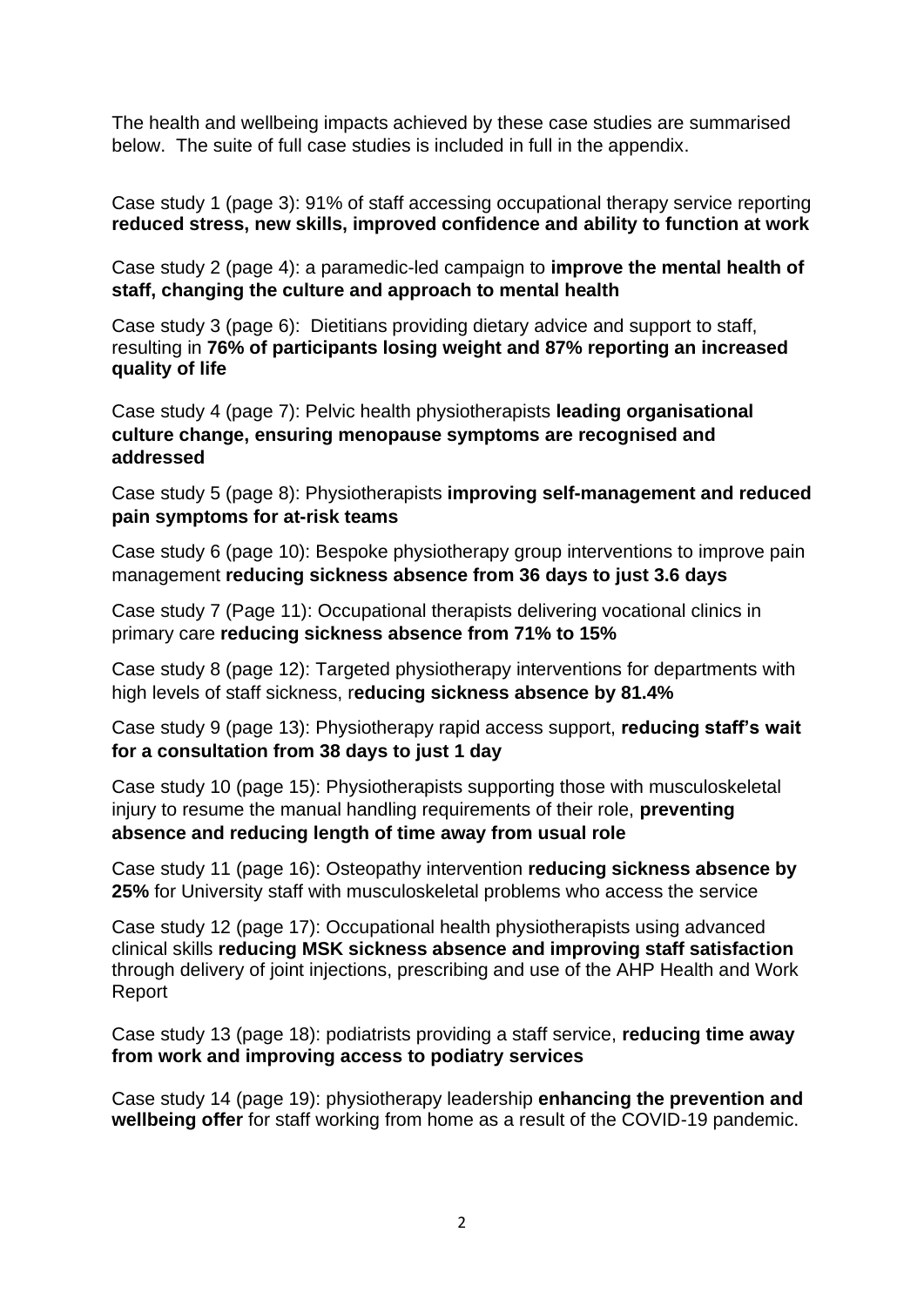## **Appendix: Case studies: AHPs contribution to staff health and wellbeing**

#### **Case study 1 - Staff Occupational Therapy service at the Workplace Health and Wellbeing Centre, Occupational Health Department, Bradford Teaching Hospitals**

The staff occupational therapy service at Bradford Teaching Hospitals was introduced with the aim of improving staff wellbeing and function at work, staff retention, reducing sickness absence, preventing sickness absence and expediting return to work for those on long term sickness absence.

The occupational therapist is based in the occupational health (OH) department and works alongside an OH consultant, Occupational Health Nurse Advisors and Clinic Nurses. The occupational therapist in the department primarily works with staff members who are experiencing stress, mental health problems and long-term conditions with the aim of providing therapeutic interventions to enhance function, attendance and wellbeing at work. This may be personal issues, short term ill health or long-term conditions or disabilities.

Any staff member in the Trust can self-refer to the service or speak to the occupational therapist for advice/guidance, and internal referrals are also accepted from managers and occupational health colleagues.

Interventions, which are delivered in a one-to-one therapy session, include:

- Anxiety/stress management techniques
- Symptom management interventions (e.g. pacing advice for fatigue management, sleep hygiene, activity planners)
- Support with work life balance
- Grading activities to increase confidence and self-esteem
- General health and wellbeing advice
- Goal setting
- Workplace adjustments

The occupational therapist also offers wellbeing workshops to groups and teams within the Trust. This covers a range of topics including stress awareness, self-care and resilience. This is delivered to small groups of staff members on a fortnightly basis.

Evaluation showed:

One to one clinic:

- 91.67% reported improved ability to function at work.
- 91.67% reported new skills and confidence to approach their job in a more positive manner.
- 91.67% reported reduced feelings of stress.
- 66% reported that the service prevented a sickness absence and/or helped them to return to work sooner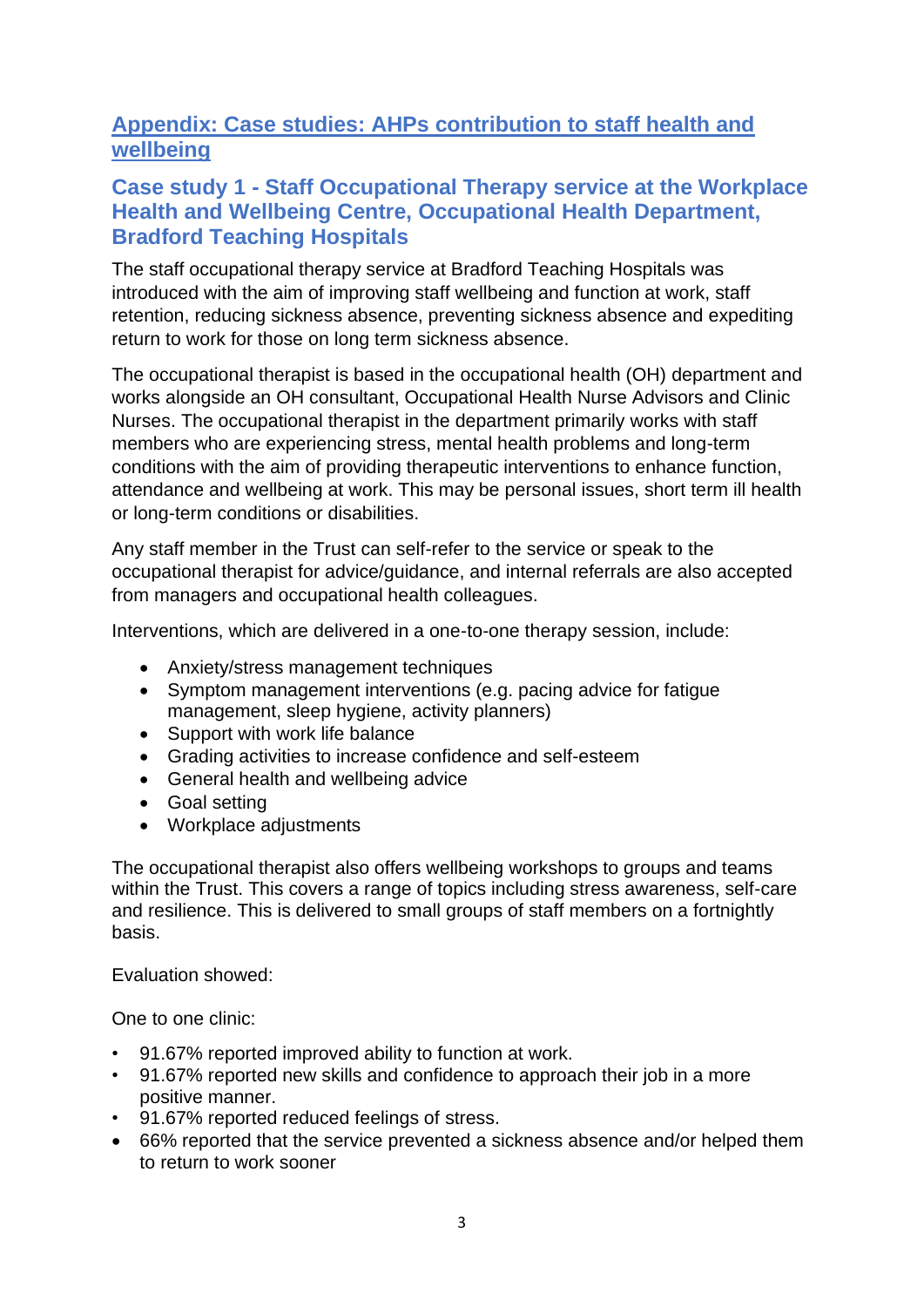Wellbeing Workshop feedback:

- 84% felt that the workshop would improve their ability to function at work/home
- 87% felt that the workshop supplied them with the skills and confidence to approach their job in a more positive manner
- 71% felt better equipped to manage stress
- 80% felt better able to maintain and enhance their health and wellbeing

Staff Comment:

*"Helped me to understand the signs of stress, useful tips and ways to help reduce stress. I think this will help massively in work and at home. Enjoyable and helpful. More people should attend"*

There has been a positive impact having an occupational therapist in an occupational health department on staff wellbeing and attendance management.

**For further information please contact:** Charlotte Walker – Specialist Occupational Therapist / Amanda Grice Manager Health and Wellbeing Centre [Occupational.Health@bthft.nhs.uk](mailto:Occupational.Health@bthft.nhs.uk)

#### **Case Study 2 - Paramedics raising awareness of mental health and how it can affect peers: The RUOK? Campaign, Scottish Ambulance Service (SAS)**

A Paramedic in the Scottish Ambulance Service, very early in their career 20 years ago, responded to an incident that claimed the lives of several children and their mother. There was no debrief, no welfare check or follow-up despite it being a horrific scene for all involved. The lack of subsequent support, the feeling that "noone cares", compounded the original trauma and resulted in significant behavioural changes and lengthy absences due to poor mental health. After responding to a similar incident 3 years ago, the paramedic experienced serious mental illness. Once able to return to work and determined to help others, the paramedic with colleagues in SAS developed a campaign that aimed to:

- Normalise conversations, on a daily basis, to try and remove the stigma that is so often associated with poor mental health
- Increase staff awareness of how mental health can be affected by the work we do for the ambulance service and how it can be influenced by adequate support, particularly from colleagues and peers immediately after distressing events.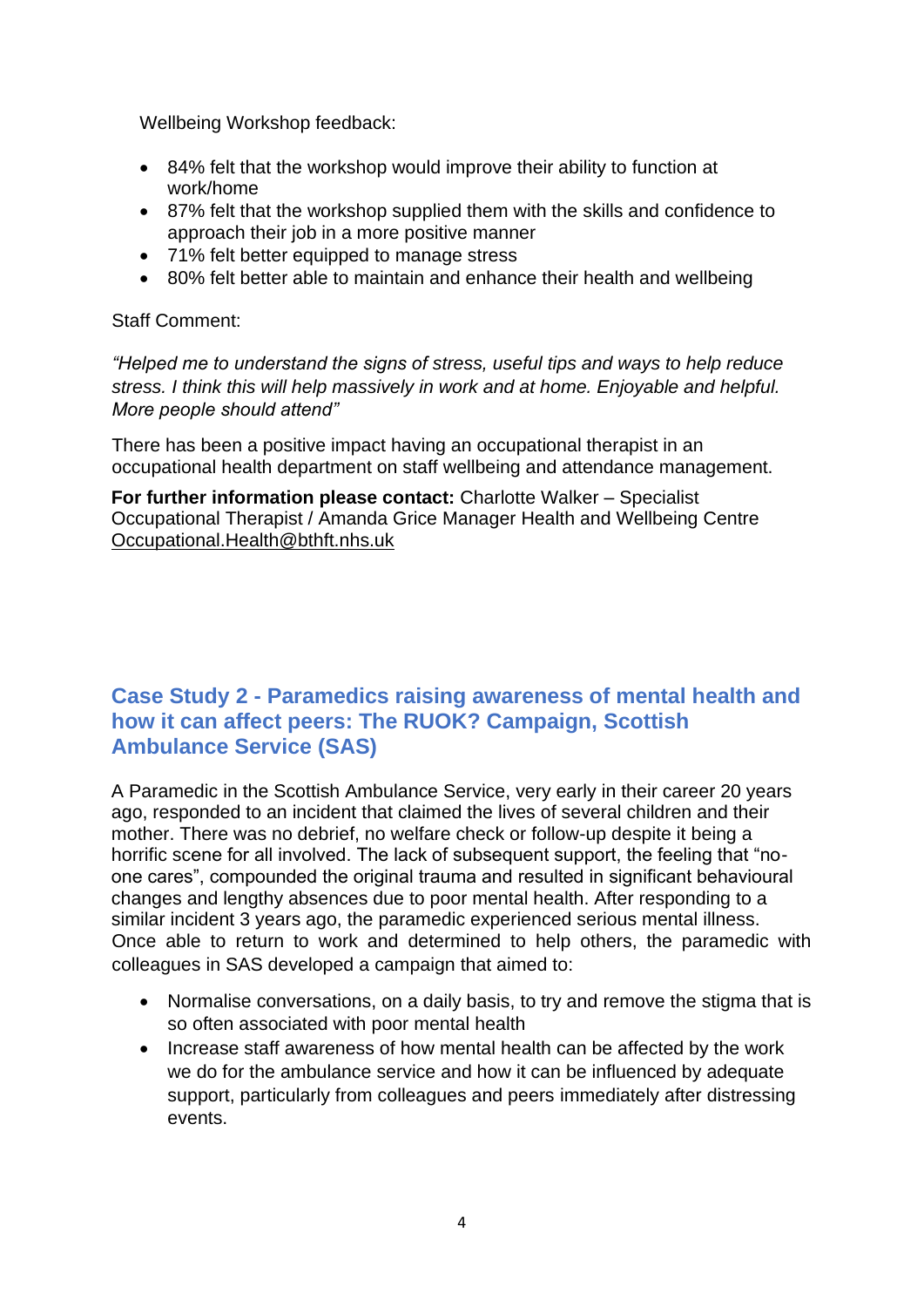- Highlight some of the stressors associated with work as well as an appreciation that sometimes it is life outside of work that is the main source of stress.
- Encourage colleagues to initiate a conversation around mental health, simply by asking "Are you ok?"
- Highlight that colleagues can intervene on others' behalf when they recognise one of their team may be affected by poor mental health.

The campaign provided a very personal and powerful testimony from the paramedic of their own journey towards a final diagnosis of post-traumatic stress disorder (PTSD). Presentations were provided with a leaflet including details of how and where to seek help. This leaflet was then distributed nationally to all staff members and a dedicated page was created on the service's intranet.

The campaign has gained both SAS chief executive and chairman endorsement and promotion. Over 500 staff members have been engaged, the majority of those attending the presentations on a voluntary basis in their own time and feedback has been 100% positive.

Comments include:

*"It was uplifting to hear you, it meant a great deal to me personally learning that I was not alone in the service and I was not unique in having the dark time I had. Your work is vital and is without a doubt a life saver."*

*"Having someone who has been through it and is brave enough to speak about their experience really helped. I think it will help a lot of people feel confident to speak up."*

*"Every member of staff should be put on this course. I have been nearly 40 years on frontline ambulances. Every aspect of this presentation I have had to deal with pretty much on my own. How refreshing to hear it from someone else and that it is being addressed. Excellent."*

Simple interventions, like taking the time to ask someone "Are you ok?", can be enough to diffuse some of the stress someone may be experiencing. The message is effective and the campaign is now recognised throughout the Scottish Ambulance Service.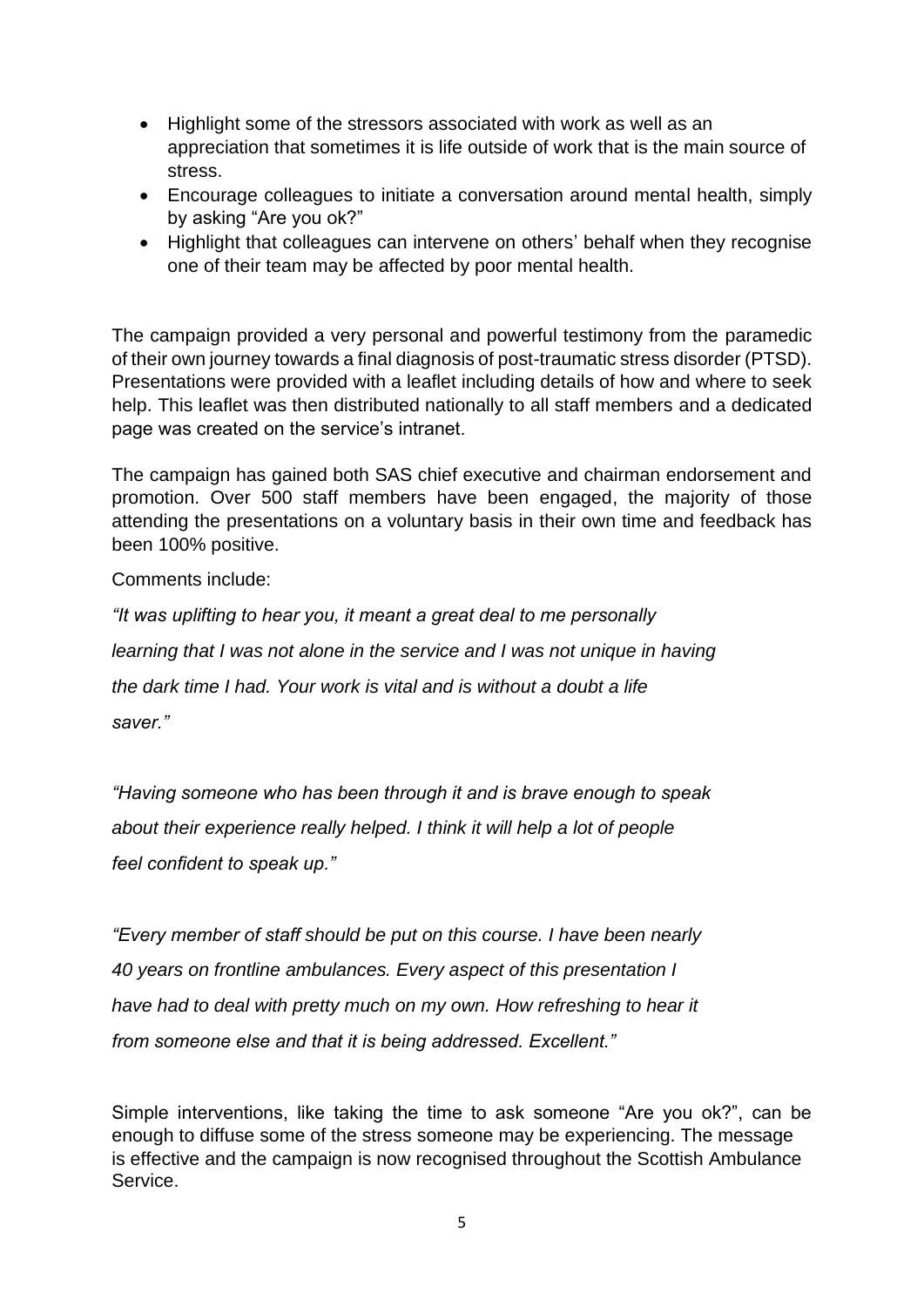The Association of Ambulance Chief Executives have recommended the "RUOK?" campaign be adopted and developed by every Ambulance Trust across the UK.

**For further information please contact:** Gail Topping, Paramedic [gailtopping@nhs.net](mailto:gailtopping@nhs.net) Ruth Anderson, Dispatch Manager - [randerson5@nhs.net](mailto:randerson5@nhs.net)

## **Case Study 3 - Occupational health dietetic service contributing to staff weight management and wellbeing**

As part of Guy's and St Thomas' NHS Foundation Trust's priority to improve wellbeing and staff retention, the occupational health dietetics service is part of the Trust's health and wellbeing programme called 'Showing we care about you' which provides dietary advice and support to staff. Dietetic interventions include:-

- Twice weekly occupational health dietetic one to one clinic.
- Twelve-week weight management group programme.
- Bi-monthly health promotion events and health and wellbeing roadshows.
- Targeted interventions to help staff make more informed, healthier food choices.
- Work with retail catering and site businesses to provide expertise and ensure compliance with NHS England for Healthier food for NHS staff, visitors and patients.
- Joint working with colleagues from the Trust's 'Showing we care about you' team and external partners.

Staff are seen for general health and wellbeing dietetic advice including healthy eating, losing weight, gaining weight, ante/postnatal, irritable bowel syndrome (IBS), and menopause support. Promoting a healthy weight is a key public health agenda in the prevention of obesity, diabetes and cardiovascular diseases.

Evaluation showed:

- Since October 2018, 327 staff members have engaged with the service
- Our programmes are designed to lead to an average weight loss of at least 3% with 30% of participants losing at least 5% of their initial weight as per NICE PH53 (2014) guidance.
- Between April to September 2019, 59 staff members started our weight management programme and 26 completed. Of those who completed, 76% participants lost weight; 42% (n=11) lost 3% of their initial weight and 19% (n=5) lost 5% of their initial weight.
- 87% of staff members recorded an improved Quality of Life score (EQ-VAS score – EuroQol Visual Analogue Score)
- 100% of users were extremely likely or likely to recommend it to friends or family

#### Comments included:

*"Positive group, focus on looking at lifestyle changes as opposed to diets."*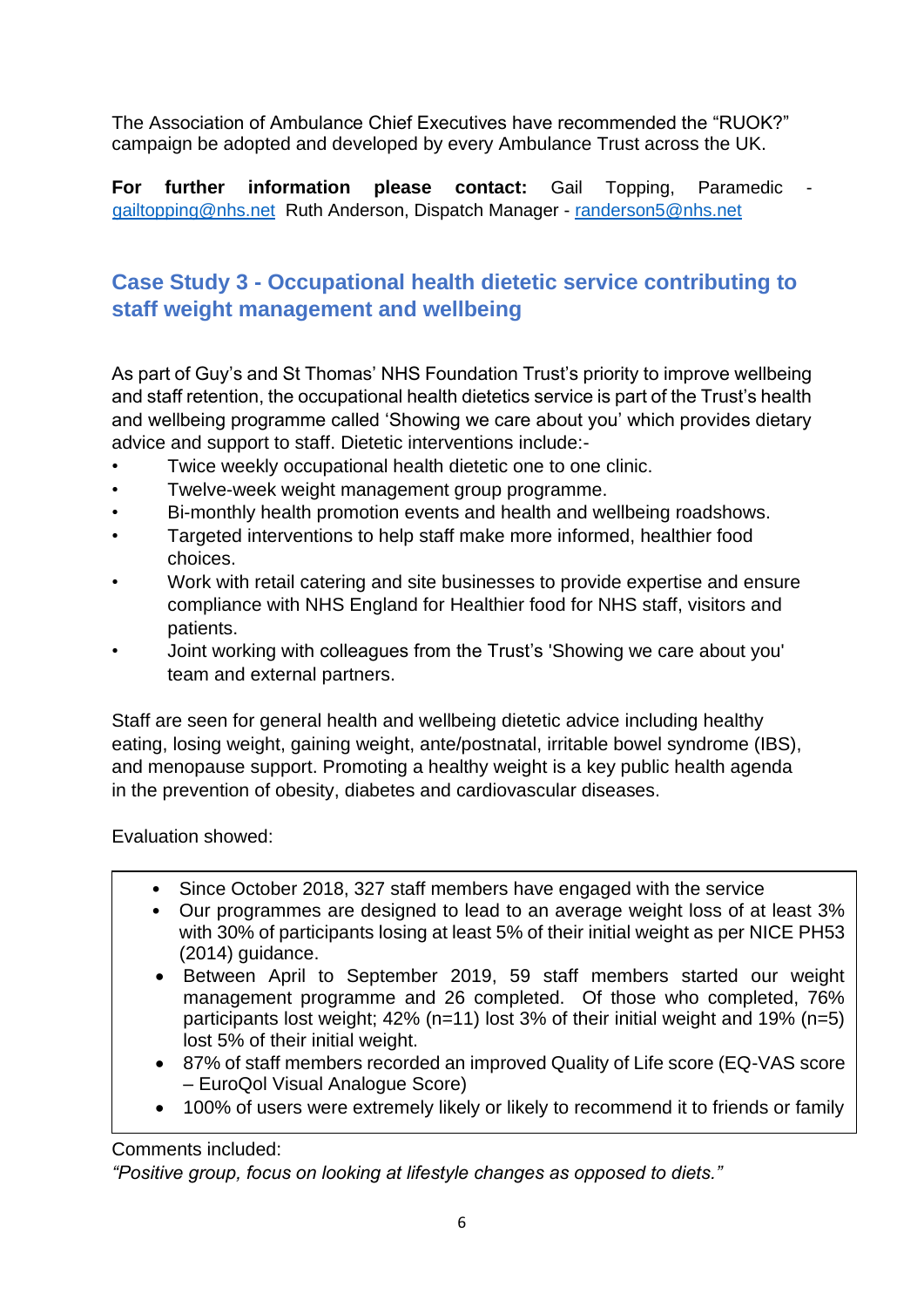*"I like the way the sessions are carried out. We have to write our own smart goals. Our work isn't checked, it's up to us to ensure we do what we said. I like this. Very motivational sessions."*

F**or more information please contact:** Rachael Strauss, Head of Nutrition and Dietetics, [rachael.strauss@gstt.nhs.uk](mailto:rachael.strauss@gstt.nhs.uk) Jayne Linley, Specialist Health and Wellbeing Dietitian, [Jayne.linley@gstt.nhs.uk](mailto:Jayne.linley@gstt.nhs.uk)

## **Case Study 4 - Menopause in the workplace: The role of a Pelvic Health Physiotherapist in a staff wellbeing project at Sherwood Forest Hospitals NHS Foundation Trust (SFHFT)**

Improving the overall health of local communities and colleagues at Sherwood is central to the new five year vision set out by Sherwood Forest Hospitals NHS Foundation Trust in its strategy launched in April 2019.

The strategy which includes the vision of *Healthier communities and outstanding care for all* reflects the Trust's role as a provider of healthcare within the Mid Nottinghamshire health and care system. The 5 key strategic objectives include "The promotion and support of health and wellbeing" and "Maximising the potential of our workforce".

Statistics at SFHFT showed:

- 81% of our permanent workforce are female and 35% are over the age of 50 years
- $\bullet$  489 (12.2%) of our females are 45 49 years
- $\bullet$  586 (14.6%) of our females are 50 54 years
- $\bullet$  493 (12.3%) of our females are 55 59 years

Analysis demonstrated a correlation between the symptoms and demographics common to menopausal women, and staff sickness rates. Therefore, it was felt that supporting women experiencing menopause symptoms was one way to have a happier and healthier workforce thus fulfilling the strategic vision of the organisation.

A project group was set up by the chief nurse at the time Suzanne Banks (CBE). This included, HR colleagues, occupational health colleagues, gynaecological clinicians, the voluntary and community services team, communications team, trade groups, sexual health nurses and the Pelvic Obstetric and Gynaecology Physiotherapy team lead.

The initial aims of the project group were to look at better ways to support this valuable workforce, to open the conversation about menopause and break the taboos and to establish a lasting culture within the organisation. The outputs included manager training, HR guidance documents, celebration days and conferences and ongoing staff support and education sessions.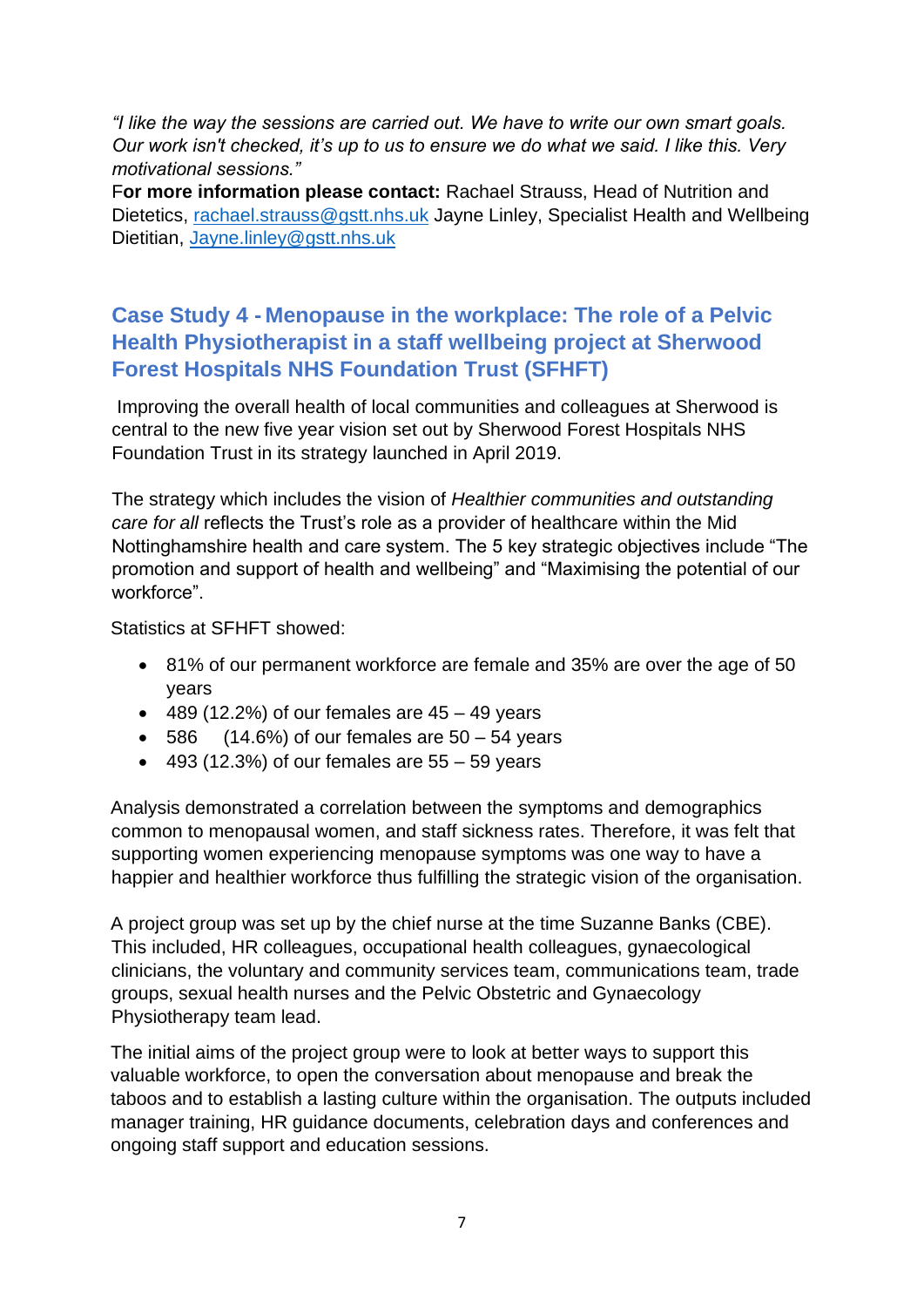The physiotherapist was initially brought in from a clinical stance to contribute advice/education about continence, pelvic organ prolapse, pelvic floor and general healthy living advice.

This progressed to them being involved in all aspects of the project. They have been collaborating with NHS Employers on the health safety and wellbeing partnership group regarding national HR Guidance documents and is now the key contact for the trust regarding the menopause project and the only AHP in this group nationally.

The physiotherapist contributed to and presented at the 2 sold out menopause conferences held at the trust on World Menopause Day in 2018 and 2019, and leads support sessions that run throughout the year.

Specific outcomes from the project group include:

- 351 staff members attended the activities
- Lightweight uniform fabrics, changes to environments where practical, intranet site set up with all resources
- Culture shift in physiotherapy team providing holistic assessment of patients considering menopausal symptoms
- Rise in referrals with "menopause" listed as a symptom to both pelvic physiotherapy team and occupational health services
- Retention and sickness absence figure changes

The biggest change has been a cultural shift within the organisation, allowing open and honest conversations without stigma.

**For further information please contact:** Morgan Lowe, Physiotherapy Team Leader - Pelvic, Obstetric & Gynaecology Physiotherapy [morgan.lowe@nhs.net](mailto:morgan.lowe@nhs.net)

## **Case Study 5 - Co-produced physiotherapy led warm up programme improves self-management of MSK problems in NHS theatre staff**

South Tees Hospitals NHS Foundation Trust

The catheter lab at South Tees Hospital team were experiencing high numbers of MSK complaints, particularly in their nursing team. This was reflected in higher volumes of referrals to the occupational health physiotherapy service and sickness absence.

Common complaints included lower back, neck and thoracic pain reportedly exacerbated with wearing lead aprons and being in prolonged static postures; and foot/ankle pain reportedly exacerbated by prolonged periods on their feet.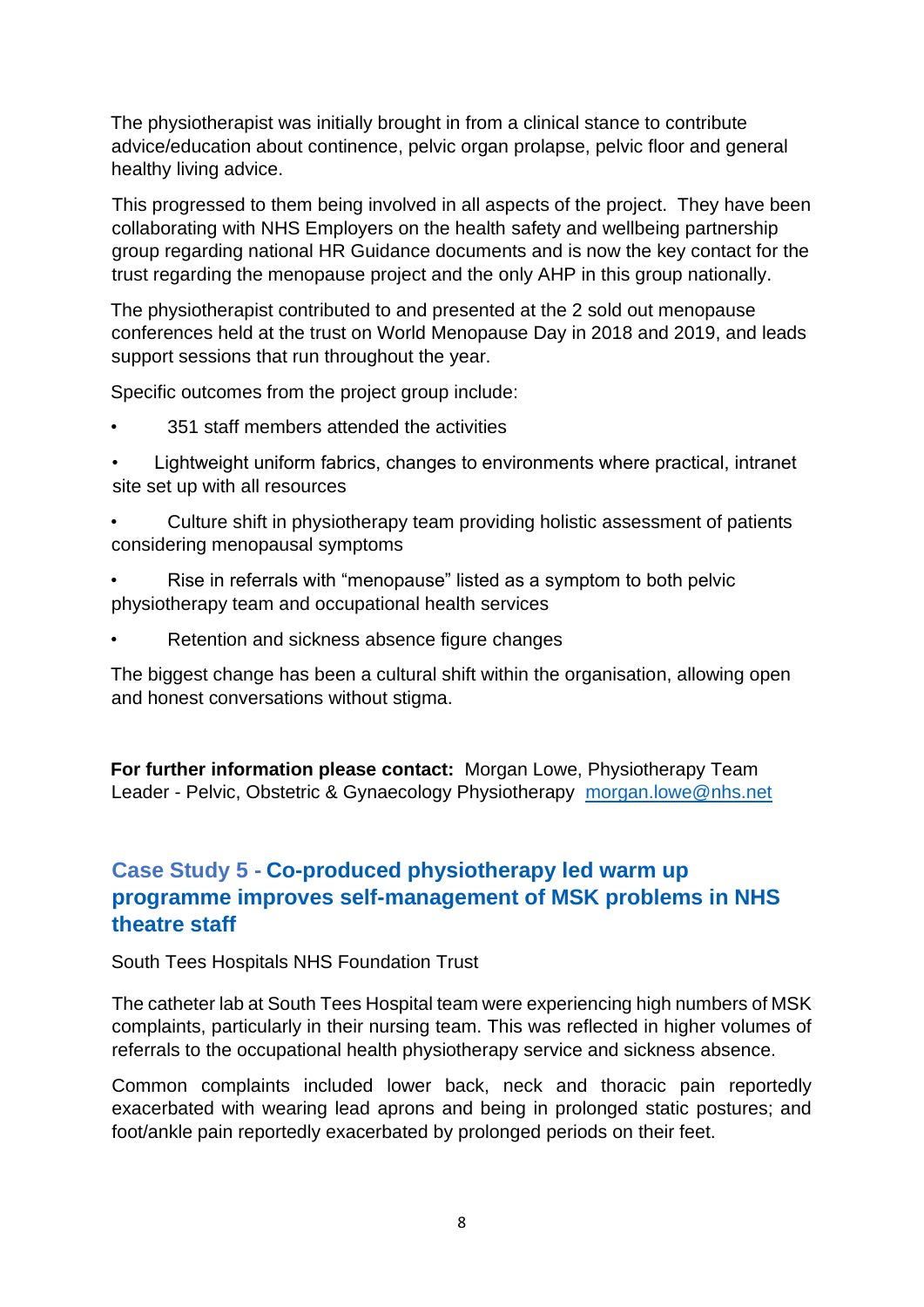To improve their MSK health, the physiotherapist promoted self-management strategies and a home/work-based exercise routine which included:

- 15 minutes allocated at the start of the working day for a team warm up which was delivered by the physiotherapist
- Screening emails were sent to interested staff to determine common MSK complaints and what they wanted from the session. Some staff were triaged to the physiotherapy service.
- The initial 4 days of 15-minute physiotherapy-led sessions focussed on dynamic and static stretching of the neck, thoracic and upper limb; along with MSK education and deep breathing exercises.
- At the group's request another 4 days took place the following month, focussed on lower back, hips and lower limbs.
- The warm-up content was a workshop based on immediate feedback from the group. By the end of each week a simple, realistic and meaningful exercise routine had been agreed on by everybody.
- Pictures of the routine were displayed on the wall and emailed to individuals.
- Additional to the warm-ups: a 2 hour bespoke manual handling training sesson was delivered to staff in their cath lab environment by the physiotherapist; involving practical patient-handling skills, education on MSK self-management for common complaints, chronic pain theory and pain modulation.

#### Evaluation showed:

10 months later the sessions are still going, and the team are now leading it themselves. Quantitative survey data was collected after 3 months (13 staff members) and 12 months (9 staff members) and results were positive:

- 89% report practicing the exercises outside of the sessions- at work or home
- 100% report becoming more aware of the working postures of themselves or colleagues
- 100% of everybody who had pre-existing MSK complaints report the sessions improved their pain.

The staff report increased skills in managing their health; and a reduction in the pains associated with the working day:

*"Morale boost for the team. Increased awareness of risks at work. Great start to the day very positive"*

*"It brings the team together for positive start. It's a good start to my day warming up and stretching before a day in leads or office work. Breathing exercises at the end is good for mindfulness"* 

Feedback from the manager has been positive too:

*"It is a great headspace for the team at the start of the day. As we work through the exercises I get a quick, visual check of the physical and mental wellbeing of a large number of my staff all in one go… that is unique for a manager."*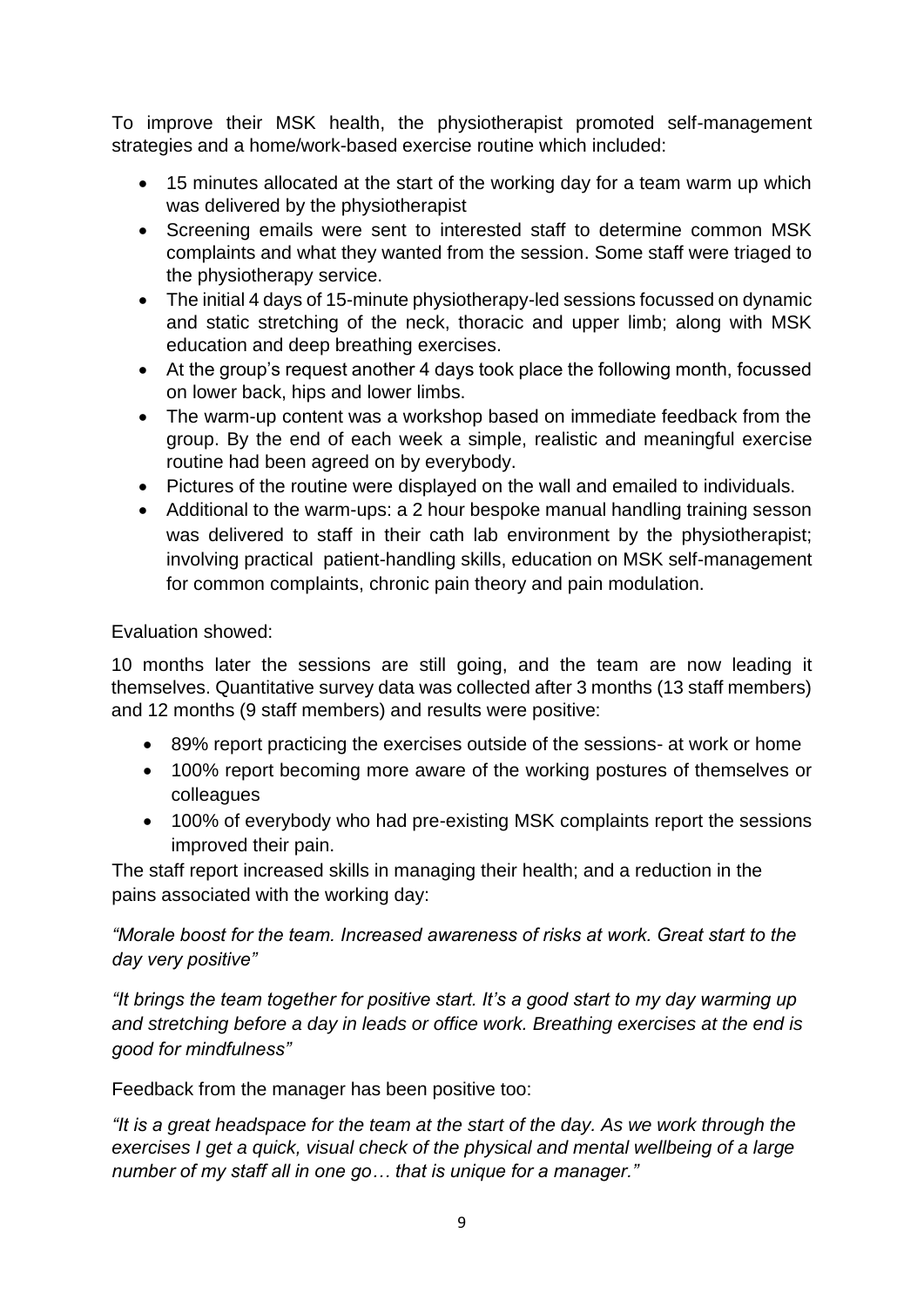For an investment of less than 6 hours work from one physiotherapist; for 10 months a culture of health promotion through self-management has been sustained in the team. This is an initiative that is very transferable to other areas.

For further information please contact: John Hatfield, Occupational Health Physiotherapist and Manual Handling Advisor, [Johnhatfield@nhs.net](mailto:Johnhatfield@nhs.net)

## **Case Study 6 – Delivering a group intervention to improve access and outcomes in back pain**

#### *Bespoke One-Off Spinal Therapy (BOOST) workshop in occupational health physiotherapy improving pain, function and sickness absence*

At Guy's and St Thomas's NHS Foundation Trust (GSTT) 48% of patients selfreferring to the occupational health physiotherapy department reported back pain. The usual method of treating these staff would be to attend one-to-one sessions.

The BOOST workshop was designed to provide an efficient pathway for back pain patients to receive educational information to optimise their pain management, as well as providing practical exposure to exercise.

The BOOST workshop is a 3-hour seminar led by 2 clinical specialist physiotherapists. Educational content was selected to cover the following topics:

- Explanation and understanding of pain and relation to work scenarios
- Dietary and healthy lifestyle advice
- Exercise management with practical component
- Psychology guided self-help, mindfulness and goal setting
- Pain management advice and coping with flare ups
- Information about local support with personal trainers, groups running within the workplace and smoking cessation.

The educational content uses aspects of motivational interviewing, cognitive behavioural therapy and acceptance commitment therapy approaches to pain education. Thirty minutes of practical exercise demonstration is also included in the workshop.

Evaluation of the pilot showed:

Outcomes measured include self-perceived health and function scores out of 10.

At 3 months follow up: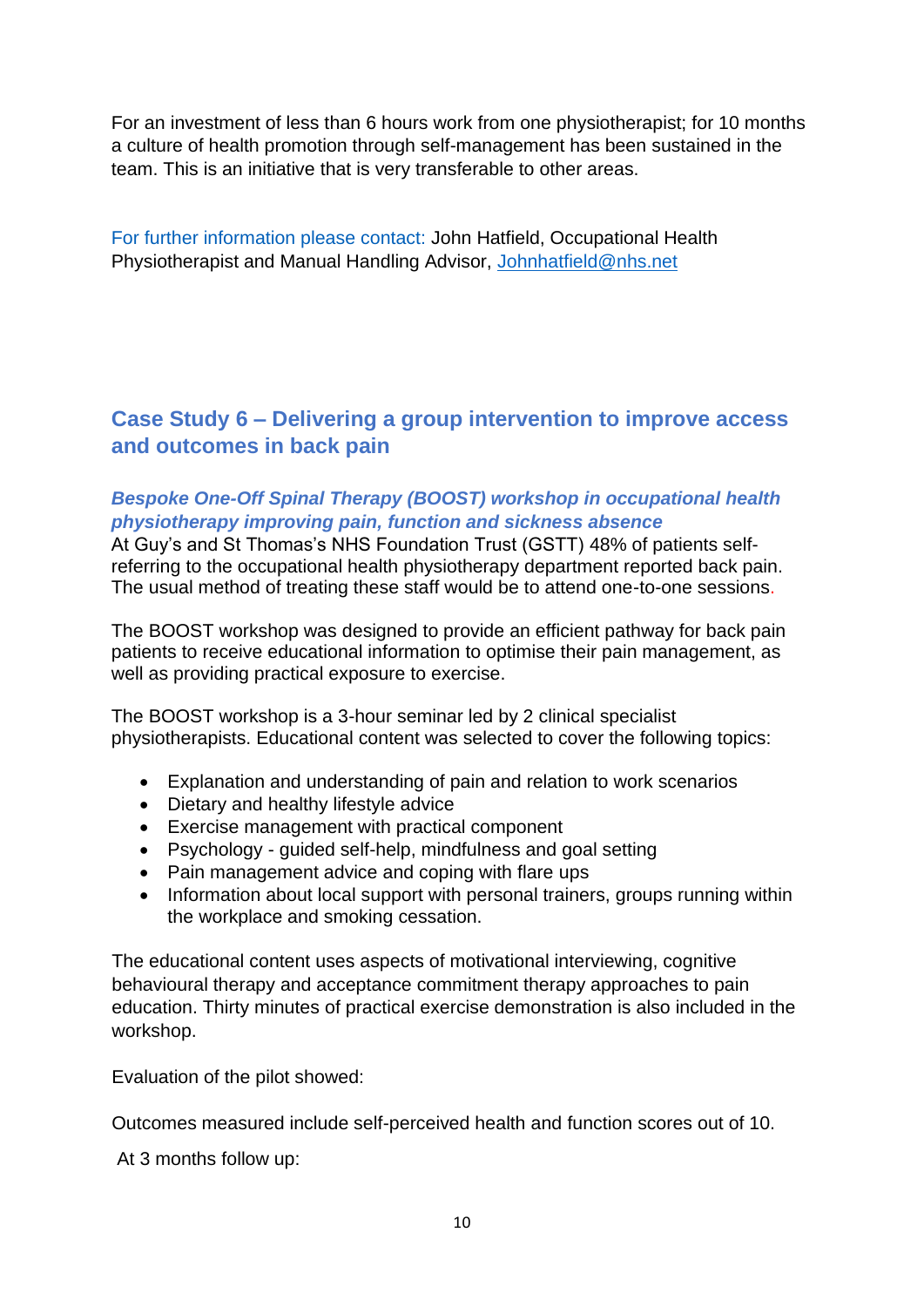- Numerical rating score for pain (NRS) reduced by a mean average of 37.6% from 5/10 to 3.12/10
- Patient specific functional scale (PSFS) increased by a mean average of 62.87% from 3.96/10 to 6.45/10
- Sickness absence reduced post intervention from an average of 23 days to 3.6 days

BOOST suggests that comprehensive group education could be a time efficient means of managing staff sickness absence whilst reducing direct service usage.

The BOOST workshop is now the topic of a randomised controlled trial which is currently within research and development at GSTT. Further dissemination will follow the completion of the trial.

**For further information please contact:** Christopher Tack, Clinical Lead for OH Physiotherapy [Christopher.tack@gstt.nhs.uk](mailto:Christopher.tack@gstt.nhs.uk) or Faye Shorthouse, Deputy Clinical Lead for Musculoskeletal Physiotherapy [faye.shorthouse@gstt.nhs.uk](mailto:faye.shorthouse@gstt.nhs.uk)

#### **Case Study 7 - Occupational Therapy Led Vocational Clinics in GP surgeries, NHS Solent**

Most people experiencing sickness absence for longer than seven days go to their GP surgery for a Fit Note. Nine to ten million GP fit notes were issued in England last year, 93% of which give no information about possible workplace modifications<sup>1</sup>.

Occupational Therapy Led Vocational Clinics (OTVoc) in GP surgeries are designed to give people the opportunity to get personalised, expert advice in the GP surgery at an early stage in their sickness absence in order to retain them in the workforce.

In order to evaluate the effectiveness of the OTVoc clinics model, occupational therapists worked across three GP surgeries one day a week over nine months. The clinics saw anyone in employment experiencing mental health and/or musculoskeletal problem including health and care staff.

People could self-refer or were referred by GPs, Practice Nurses. About half of the people seen self-referred. People were offered three levels of care: Step 1 - brief self-management support (one contact); Step 2 - individualised work capacity advice (up to three contacts); Step 3 - adjustments to work environments, employer liaison and rehabilitation (up to six contacts).

The Clinics used the AHP Health and Work Report as the main reporting tool and people were given a copy with self-management and workplace modification advice. People were also offered workplace visits.

The first appointment in the GP surgery looked at the health and work situation, selfmanagement strategies and possible workplace modifications using the AHP Health and Work Report. Typical interventions focused on task analysis and problem solving; CBT approaches; fatigue/pain/stress management; advocacy and mediation.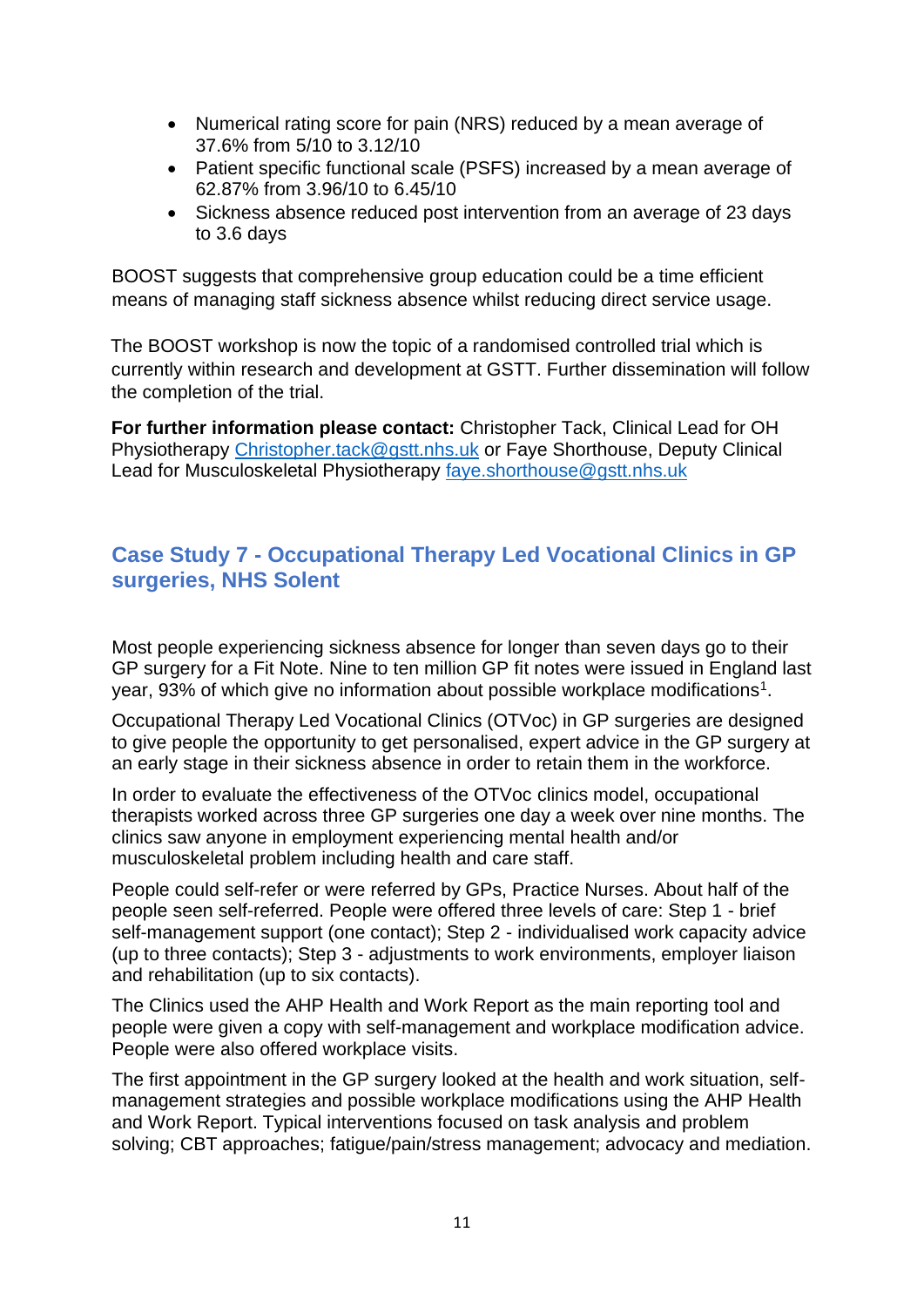The second appointment focused on progress using self-management techniques and implementation of workplace modifications. Many people at this point could resume work and reported greater satisfaction in managing their work life balance. The average length of each appointment was two hours and 12 minutes including admin time.

Clinic evaluation showed:

- 136 referrals were made during the study period, but a total of 195 people was seen overall.
- Two thirds were women with mental health problems either alone or alongside an MSK problem, aged between 31 and 50 years.
- At referral, two thirds of people were on sickness absence from work and the rest were at work but struggling with no workplace modifications in place.
- After the occupational therapy intervention, sickness absence reduced from 71% to 15% and the use of "not fit" GP Fit notes reduced from 76% to 31%.
- 30 people completed before and after standardised measures and most scales indicated a slight improvement particularly for measures of perceived work ability, mental wellbeing and general health.
- Almost two thirds of this group had shared their AHP Health and Work Report with their employer and a third had used it for sick pay purposes.
- Interviews with stakeholders were generally positive; patients valued them for building skills and confidence; employers found the AHP Health and Work Report was constructive and GPs felt the clinics reduced their workload.

*"I personally think they (occupational therapists) would make a massive impact in primary care" GP.*

**For further information please contact:** Rebecca Burgos, Service and Quality Manager Rehab and Reablement/OT & AHP Lead for Adults Portsmouth.

[Rebecca.Burgos@solent.nhs.uk](mailto:Rebecca.Burgos@solent.nhs.uk)

## **Case Study 8 - Targeted musculoskeletal (MSK) intervention provides unmet physiotherapy need within theatre directorate**

Within South Tyneside & Sunderland NHS Foundation Trust's theatre directorate, 36 members of staff were highlighted as a cohort to trial pain body mapping to identify trends in musculoskeletal disorders with a view to improving staff health and wellbeing and reducing sickness absence. It was found that within this department:

• 76% sickness was due to spinal problems (neck and back pain)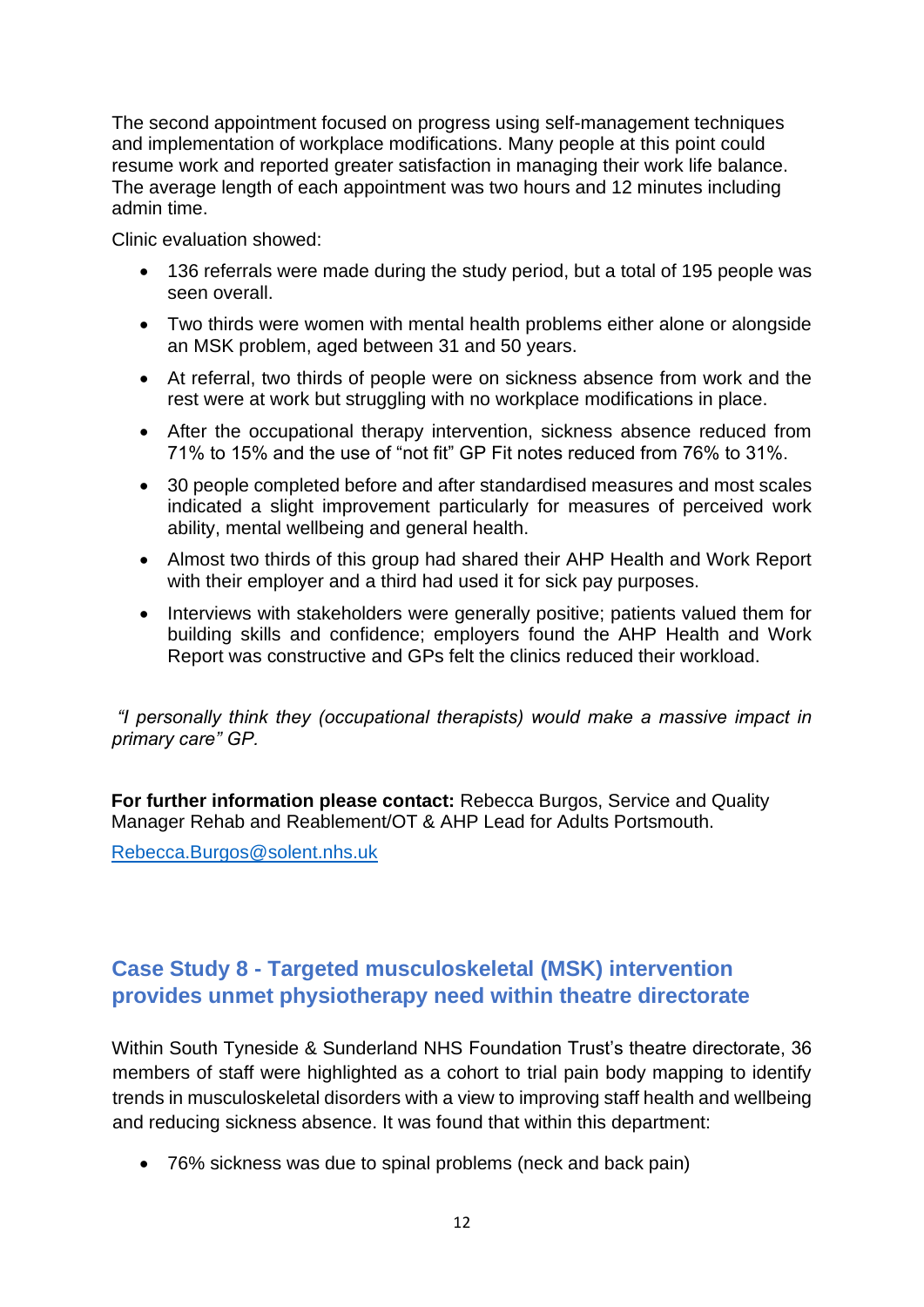• 24% sickness due to shoulder, knee, wrist, foot or other pain

There was a clear unmet need for physiotherapy demonstrated within this department as only a third of staff on sickness absence with these musculoskeletal disorders had attended physiotherapy.

The top 3 work related problems from the body map were:-

- 43% complained of spinal pain
- 27% complained of hand/wrist pain
- 19% complained of foot pain

Intervention was multi-faceted and included the following:-

- Management increased and improved communication with staff including notice boards with information about, employee of the month, department news and wellbeing information
- Arranging practical moving and handling training sessions to highlight good posture and good moving techniques
- Arranging OH Physiotherapy training sessions on work postures and exercises/stretches. Signposting staff to self-help leaflets and highlighting how staff can self-refer to on site OH physiotherapy.
- A review of uniforms, particularly footwear.
- A review of rotas to ensure staff had sufficient recovery time, rather than having blocks of working days and days off
- Ensuring that staff rotated tasks wherever possible and encouraged to change their posture during the working day.
- Ergonomics looking at tables, perch stools, trolley/buggies and delay door openings.

Evaluation showed:

Of the 36 staff members, post intervention sickness absence was reduced from 1056 days per year to 197 days, an improvement of 81.4%

**For further information please contact:** Joanne Willis Occupational Health Musculoskeletal & Wellbeing Manager [Joanne.willis@chsft.nhs.uk](mailto:Joanne.willis@chsft.nhs.uk)

## **Case Study 9 - Day One; Early Access to Support for Employees (EASE), East Lancashire Hospitals NHS Trust (ELHT)**

Sickness absence rates within ELHT for April 2019 stood at 5% and remained on the increase compared to the previous 12 months. Alongside vacancies in clinical areas and an increase in bank and agency spend this presented significant challenges for the Trust.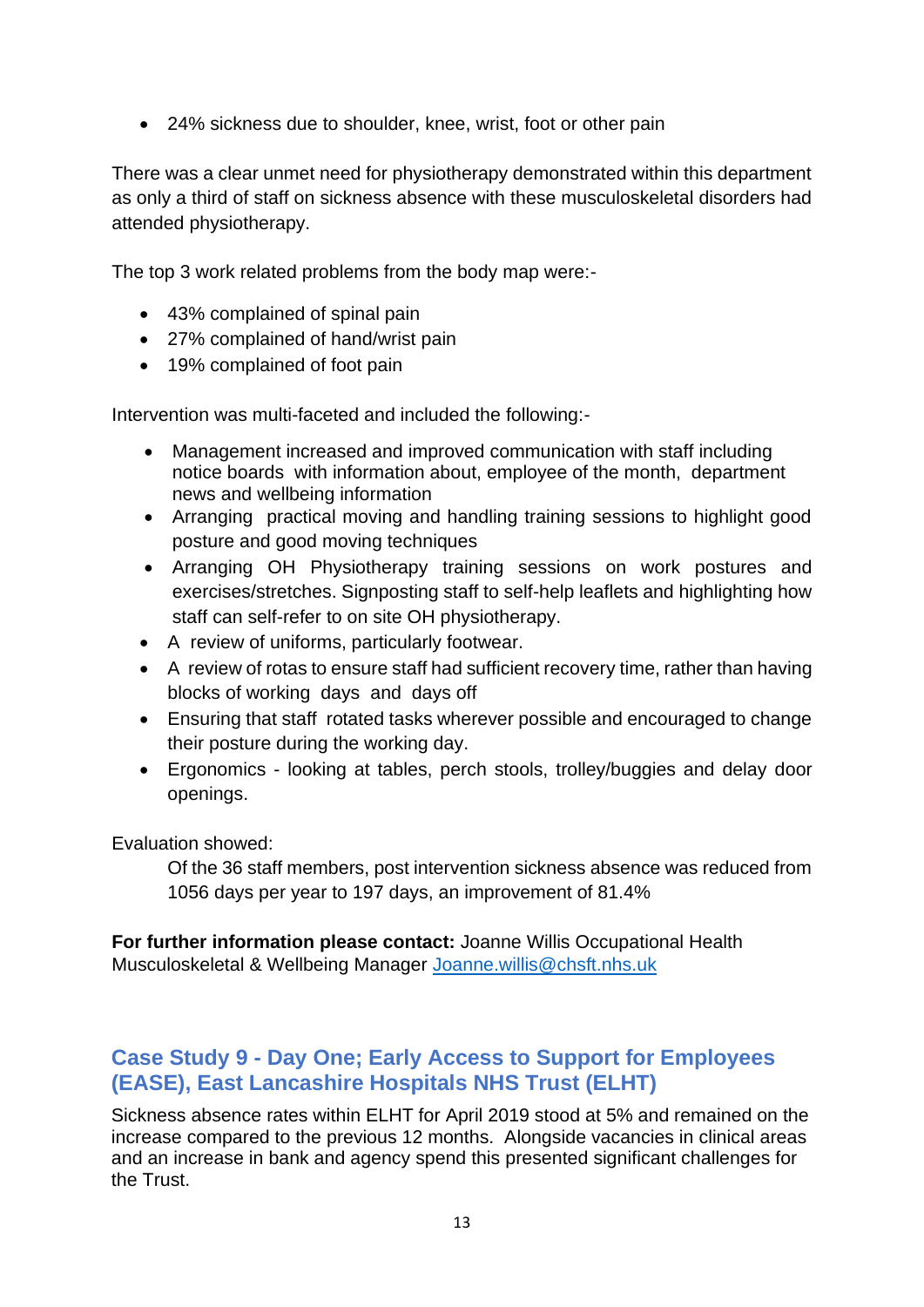ELHT has an ageing workforce with 57% (4897 employees) of the workforce over the age of 40. This is significantly higher than the national average of 47% over the age of 40 in the NHS.

Anxiety / Stress / Depression and Musculoskeletal (MSK) related issues continue to be the highest reasons for absence. Both are conditions that the physiotherapy OH team at ELHT can support employees with and facilitate a safe, personal and effective return to work if the condition is referred by our managers to Occupational Health on day one.

Rapid access or early intervention is a system which secures early access to support for employees. This enables staff to remain in the workplace or enables a return to work which is, fast, practical, and reasonable. Rapid access systems benefit the employee, the employer and patients.

The model at ELHT became known as The Early Access to Support for Employees (EASE) Service. We proposed we would provide a day one sickness absence service for all staff reporting absence due to musculoskeletal and mental health reasons for absence. From day one of the service being notified of the member of staff being unwell the service will support the individual and the line manager providing timely and evidence-based interventions to support a safe personal and effective return to work.



In the first two months of the EASE pilot 185 referrals have been received and staff have been assessed on day 1 of absence.

Previously the average management referral was received 38 days after sickness absence had commenced. On average staff that go on long term sickness (i.e. over 4 weeks) take 86 calendar days off on sickness absence before returning to work.

An example of the EASE pilot enabling a staff member to return to work following a low back injury as they were contacted within 1 day and a prolonged period of sickness absence was avoided. Their feedback included: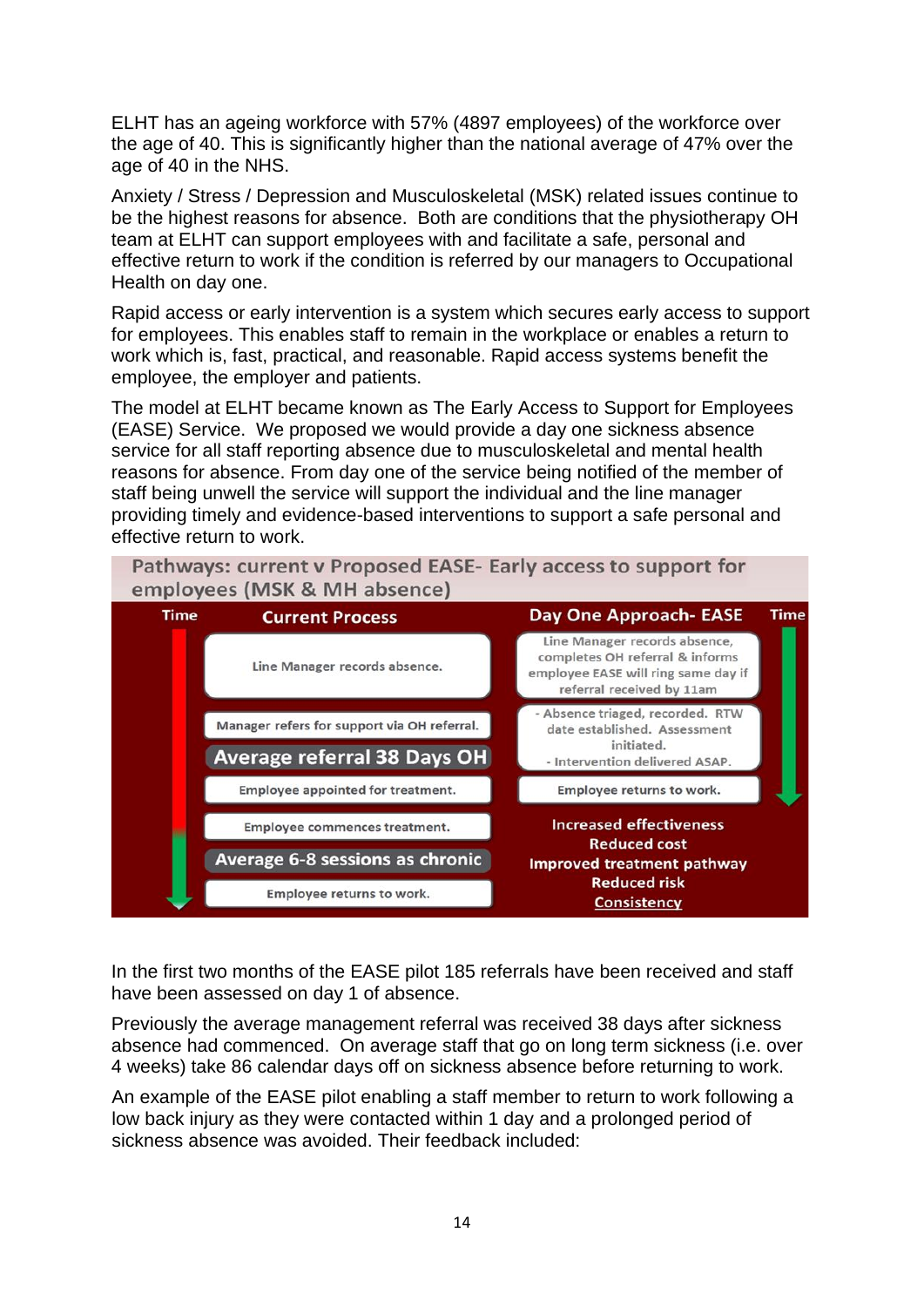#### *"My overall impression of the EASE service is that it is quick, convenient, transparent and confidential. I would highly recommend it."*

Qualitative data has highlighted that employees of ELHT really appreciate the speedy intervention of access support and see this as a staff benefit at a time when they really need help. At the same time managers have articulated that not having to complete a referral form for their staff has been greatly appreciated.

**For further information please contact:** Lee Barnes, Head of Staff Wellbeing Engagement and Organisational Development. [Lee.barnes@elht.nhs.uk](mailto:Lee.barnes@elht.nhs.uk)

## **Case Study 10 – Functional Rehabilitation Sessions (FRS) – keeping NHS staff at work and helping those of sick return to work more quickly**

The FRS's were set up to allow staff with a MSK injury or condition that have had a period of sickness absence or those that are at work but on 'lighter duties' (presenteeism) to attend an hour long FRS with their treating physiotherapist and and an additional staff member to act as a patient.

The session allows them to practice under supervision the patient manual handling tasks required in their role. The physiotherapist looks at the manual handling tasks/postures/positions that are required in the staff member's role or what they are reporting difficulty with due to pain or apprehension. The staff member is then taken into a manual handling training room or virtual ward to practice these tasks/postures/positions and to determine what can be done comfortably and effectively and what needs modifying.

If the staff member reports difficulties then alternative ways are looked at and/or equipment, as needed.

A report is then provided to the manager detailing what the staff member can do upon their return to work and what requires some temporary avoidance or modification whilst they continue with their self-management strategies.

Evaluation has showed:

- 34 patients have received this bespoke FRS
- 90% of sampled users have remained at work or returned to work in some capacity
- 100% of staff felt that the FRS was a good use of their time and relevant to their role
- 100% off staff felt more comfortable to carry out their manual handling tasks
- 54% felt that the FRS helped them to return to work quicker and 38% felt that the FRS helped to keep them at work and avoid sickness absence

#### Comments included

*"Very beneficial - taking forward strategies within ward area. Has improved our practice generally on the ward."*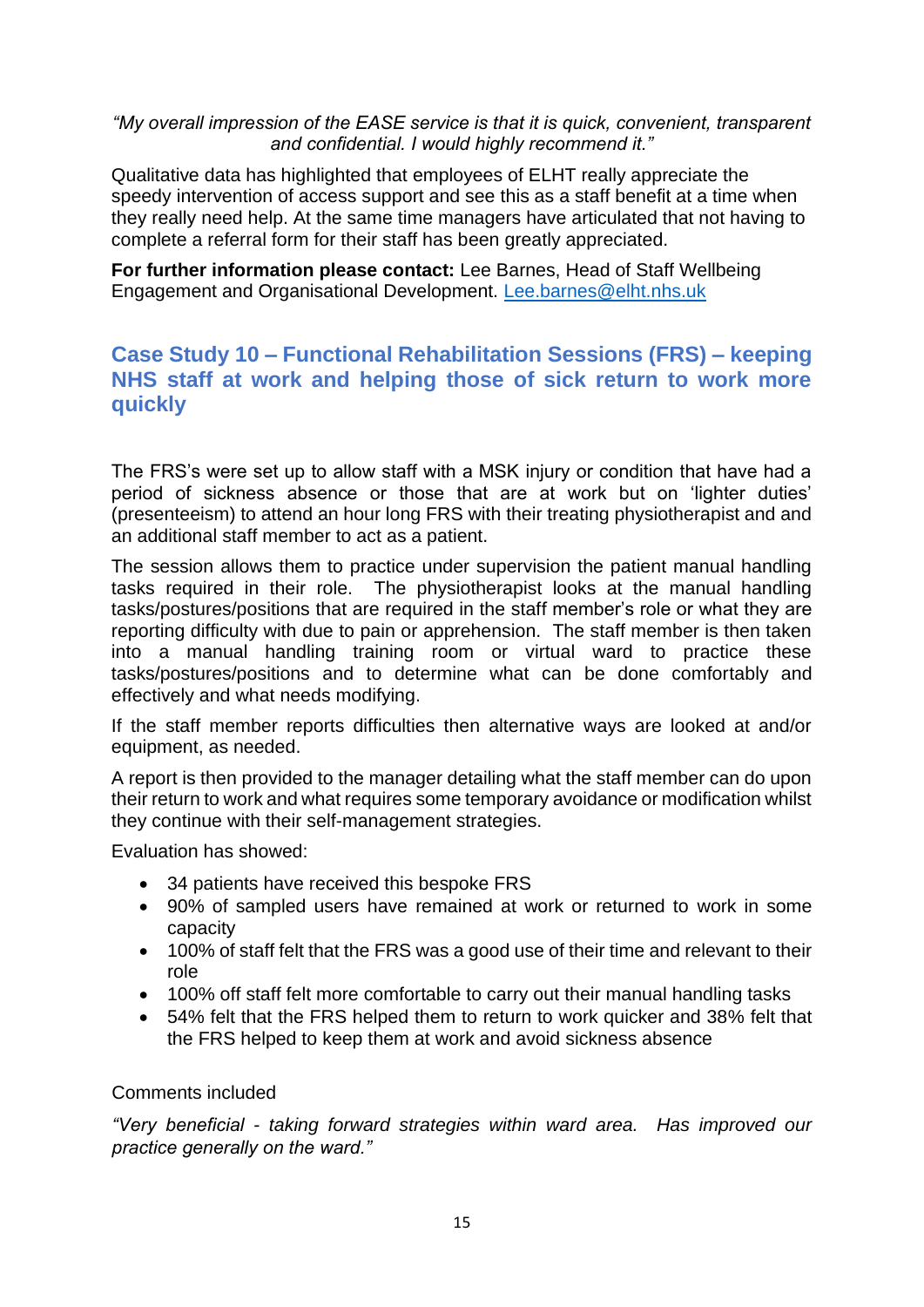*"I struggled to do tasks at work and work did not know what to do to help support my recovery. Functional rehab allowed me to change from desk work back to clinical work which improved my recovery time."*

It is important to consider that there is often a variety of different ways to carry out manual handling tasks to allow staff to remain at work and avoid sickness absence or to return to work whilst they are still recovering.

**For further information please contact:** Marie Martin, Specialist Physiotherapist in Occupational Health & Manual Handling Advisor, South Tees Hospitals NHS Foundation Trust

[Marie.Martin1@nhs.net](mailto:Marie.Martin1@nhs.net)

#### **Case Study 11 - The impact of osteopathic practice on workplace sickness absence at Swansea University, The Institute of Osteopathy**

In 2011, Swansea University investigated the impact of integrating osteopathic healthcare into the workplace in order to reduce sickness and absence amongst university staff. During the study period, a clinic was established within the university where staff were offered up to six treatments following referral from the occupational health department.

The initial study took place over a four-month period and sickness absence was compared to the same period in the previous year. Staff initially presented to the Occupational Health Department who, where appropriate, referred directly to the osteopathy clinic. Consent was sought at referral to allow sharing of information between the osteopathy clinic and Occupational Health.

Analysis of the data following the pilot period indicated that there had been a reduction of 139 sickness absence days. This represented an overall reduction of 25% during the four-month pilot period. However, sickness absence across other areas within the University actually rose by 15% so the true reduction may have been higher against this trend. Depending on how the cost of 1 day's absence was calculated, this represented a mid-point saving of £23,630.

Over the same period, there were no formal requests for workstation assessments. This generated further savings of £8,000 compared to the same period in the previous year. As such, the total saving during the period of the study was £31,630. The saving generated by the reduction in workstation assessments was more than enough to fund the cost of all clinical episodes undertaken during the period of the study. If the savings generated from the reduction in sickness absence were projected across a full year then the forecast for potential savings would have been £126,520.

#### Key learning points

• Osteopathic practice effectively reduced the number of workdays lost to sickness by 25%.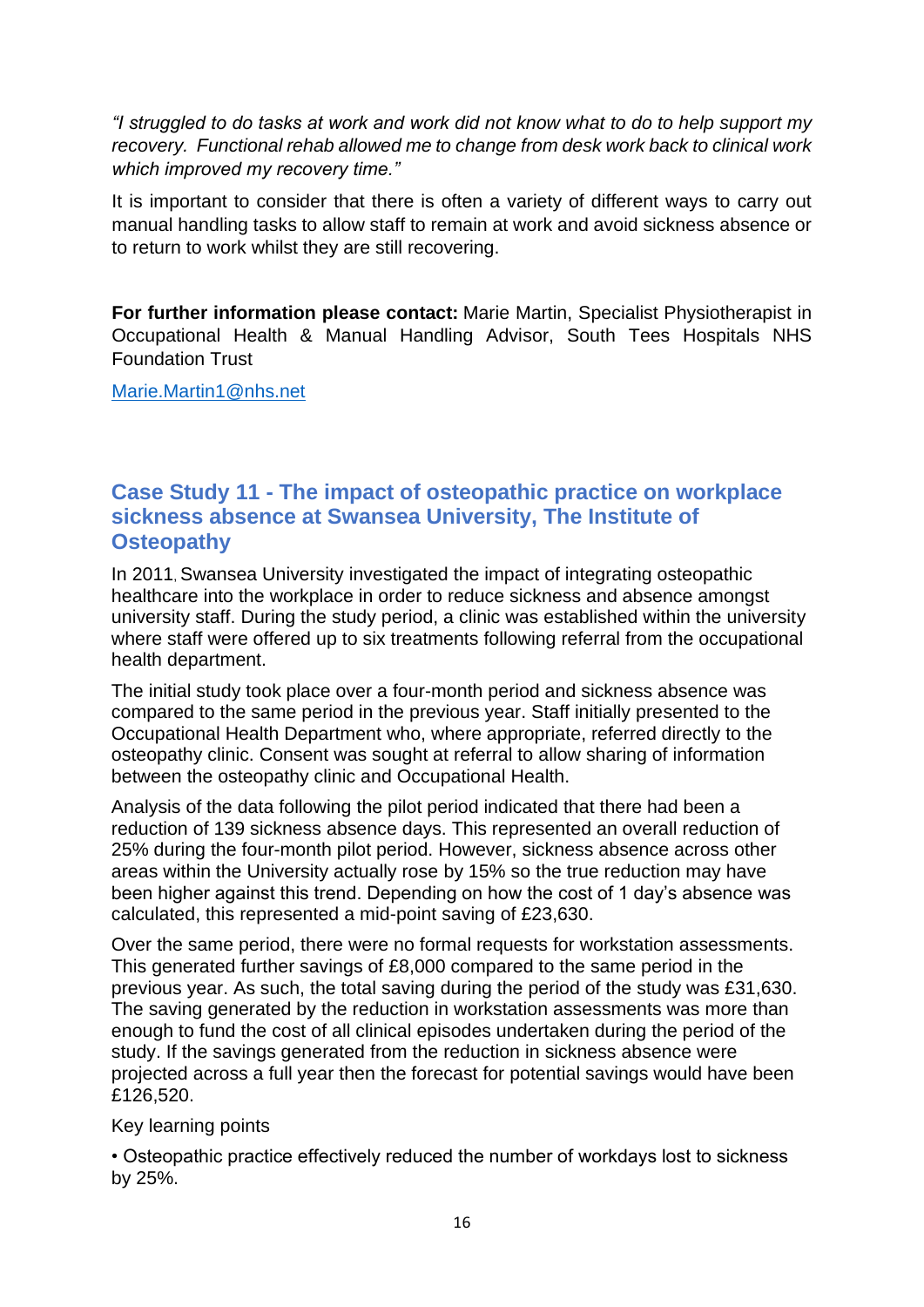• The findings of the study strongly indicate that this was a cost-effective approach in the management of sickness absence. These findings were supported by similar studies which showed a return on investment of £12 for every £1 spent.

The data supports the use of osteopaths in an occupational health setting.

**For further information please contact:** The Institute of Osteopathy enquiries@iosteopathy.org

### **Case Study 12 - Occupational Health physiotherapists using advanced skills to reduce MSK sickness absence, Salford Royal Care Organisation part of the Northern Care Alliance NHS Group.**

The use of AHP advanced skills such as injecting and prescribing have been long acknowledged within the MSK pathway however these skills are not often delivered from within an occupational health service.

The Occupational Health Service physiotherapists case manage any staff member with an MSK related issue. It was noticed that patients who required additional analgesics, neuropathic medications, joint and soft tissue corticosteroid injections experienced delays with their treatment pathway having to move between services to receive these treatments, for example having to see their GP which could result in a wait of several weeks. Two key developments took place to create a more streamlined service with reduced GP visits and waiting times for staff members.

The OH physiotherapists undertook additional training to enable them to administer corticosteroid injections and write prescriptions when required.

The OH physiotherapists also developed the routine use of AHP Health and Work Reports to replace a GP fit note, enabling a more accurate estimate of the sickness absence required due to the MSK issue.

Results included:

- Over the last 2 years 165 fit notes have been issued, 90 joint injections were given and 40 prescriptions were provided by the physiotherapists
- Overall musculoskeletal sickness absence within SCO reduced from 14.7% in 2017 to 13.23% in 2019 a reduction of 151 days lost
- Patients felt supported by the service and staff members were often seen in such a timely manner that sickness absence was avoided
- Of those who had an injection, 72% felt it helped them to remain in work and the only person who was off work felt that the injection helped them to return to duties.

100% of people receiving an injection via Occupational Health Physiotherapy felt that this was preferential to receiving the treatment via their usual care route.

#### Staff comment:

*"Seen much quicker and physio and injection done weeks before referral to local hospital even received. This meant I didn't have any unnecessary time off."*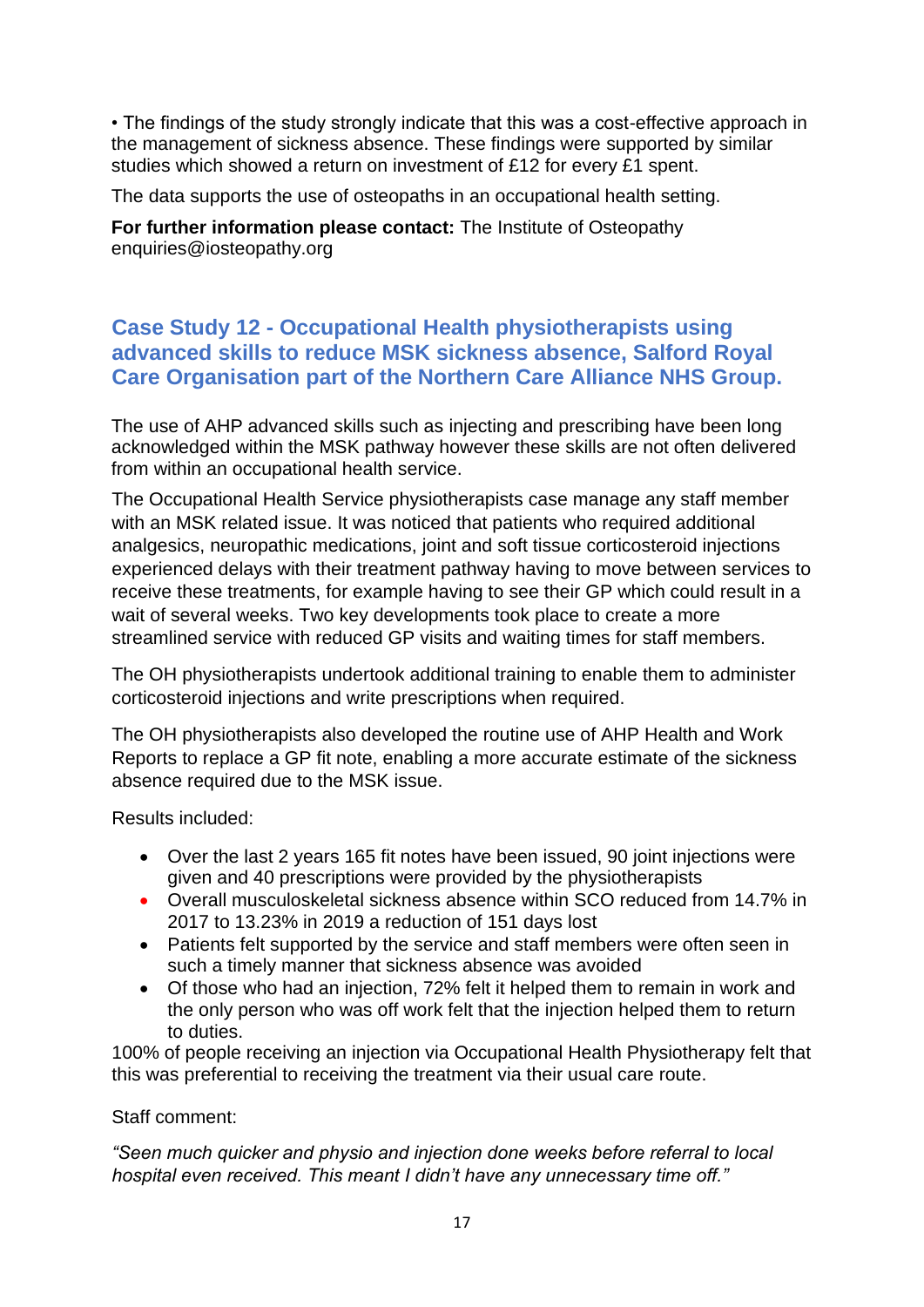As the OH physiotherapist case manages the whole patient journey, the impact of external factors such as GP and Tier 2 clinic wait times can be avoided, which could reduce sickness absence and save wider NHS costs. This joined up pathway also provides high levels of patient satisfaction.

#### **For further information please contact:** Lynne Grainger

[lynne.grainger@srft.nhs.uk](mailto:lynne.grainger@srft.nhs.uk) Highly specialist musculoskeletal occupational health physiotherapist

Lucy Turner [lucy.turner@srft.nhs.uk](mailto:lucy.turner@srft.nhs.uk) Highly specialist musculoskeletal occupational health physiotherapist

## **Case Study 13 – On-site staff podiatry service, Salford Royal Care Organisation part of the Northern Care Alliance NHS Group.**

Any work that involves walking or standing for long periods of time can cause a variety of foot problems— with up to twice the body's weight in force applied through the feet and legs with every step. Many staff working in health and care settings spend much of their time in work on their feet which can lead to foot pain in the heel, balls of the feet, and arches – these conditions being amenable to treatment by podiatrists.

There has been a podiatry clinic available to trust staff for over 20 years. The clinic was designed to provide staff with access to a podiatrist to treat painful foot conditions that would affect staff wellbeing in the workplace. Providing staff with access to treatment within the workplace offers convenience to the staff member and removes the need for staff to take time off to visit services local to their home.

Clinics, which can see up to 10 members of staff, run on alternate Friday afternoons on the hospital site. Referrals are automatically accepted for all trust staff, regardless of where they live. Staff pay a nominal fee for the service.

Approximately 260 appointments are available each year, which are very well attended. There are high levels of patient satisfaction:

*"Without the podiatry clinic I would not be walking, consequently I would not be working" from a staff member with osteoarthritis*

*"It is a brilliant service and definitely supports me in managing my condition" from a staff member with diabetes*

*"They give me good tips on how to ease the pain. They look after me and do a perfect job. They know what they are talking about" from a staff member with longterm conditions*

**For further information please contact:** Vikki Pestridge [vikki.pestridge@srft.nhs.uk,](mailto:vikki.pestridge@srft.nhs.uk) AHP Operational Lead – Podiatry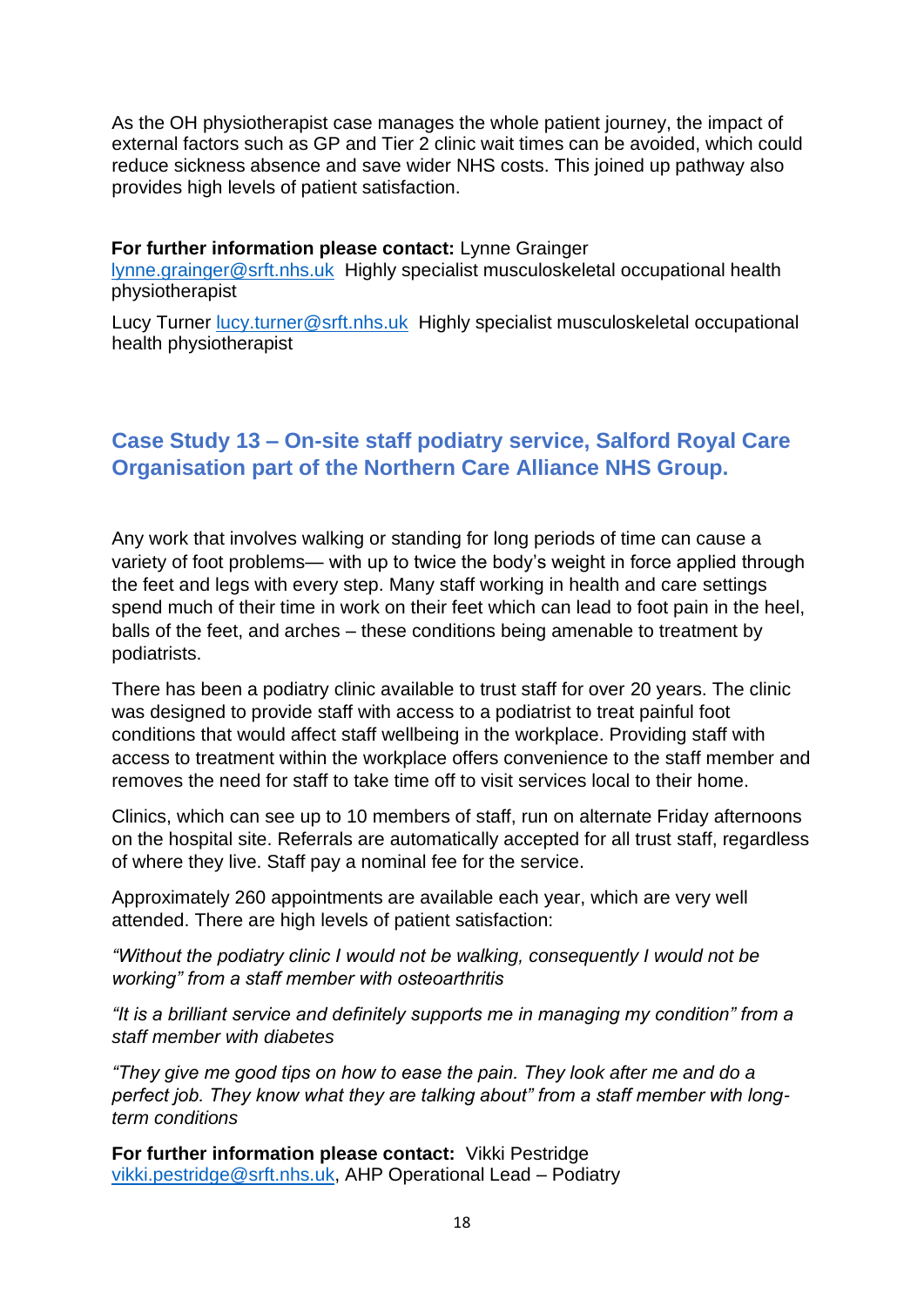## **Case Study 14 – Physiotherapy leadership enhancing the organisation-wide offer to support self-care and reduce the risk of musculoskeletal problems arising from working from home. Locala Community Partnerships CIC**

The COVID-19 pandemic has led to many more staff working from home. Organisations have been providing advice and guidance, carrying out risk assessments, referring to Occupational Health, and providing the relevant equipment to support staff to reduce risks arising from this new work environment.

Physiotherapy leadership at Locala proactively supported the organisation in strengthening its prevention and wellbeing offer by creating a video for all colleagues promoting self-care when working from home, and a session on looking after your back. These additional tools have been made available to all staff, complementing the organisation's wellbeing programme 'FIVE'.

The film 'Are you sitting comfortably?' was created in-house by physiotherapists Avril Henson and Justine Laird-Boldy. It provides tips and exercises to improve physical wellbeing while working from desks for prolonged periods of whether at home or in the workplace. The content is based on the Chartered Society of Physiotherapy guides. The film is available on Locala's YouTube channel [https://youtu.be/TEJaMHu8kYc](https://eur02.safelinks.protection.outlook.com/?url=https%3A%2F%2Fyoutu.be%2FTEJaMHu8kYc&data=04%7C01%7Cavril.henson%40locala.org.uk%7C7beec46b30b84759359e08d87a93e476%7Ce77a174db00d44b2bac7e5388520f5ab%7C0%7C0%7C637394122899515190%7CUnknown%7CTWFpbGZsb3d8eyJWIjoiMC4wLjAwMDAiLCJQIjoiV2luMzIiLCJBTiI6Ik1haWwiLCJXVCI6Mn0%3D%7C1000&sdata=D%2FZemyeFfHNPMAm9aqvzQiRr9yL5Kchdnv9Rv7r49j0%3D&reserved=0)

In addition, a virtual "back care" session was run as part of Locala's Annual Members Week online events and involved more than 30 colleagues as well as some of Locala's Community Members as part of Locala's role as a social enterprise providing NHS services.

#### **Impact and feedback:**

The film has been viewed around 300 times to date (Locala has 1400 colleagues) and the accompanying written information on exercises and advice has been downloaded more than 550 times.

Feedback from colleagues has been overwhelmingly positive:

"I've just watched your video**. It is exactly what I needed** - I hope lots of people watch it."

"Thank you! This is a great video with some really helpful tips. I'm guilty of never stretching my chest muscles so this is really helpful."

"I enjoyed and appreciated this video. Will definitely be incorporating some of these moves. Loved the music by the way!!"

"Great video re exercising at home/at your desk. I'm definitely going to try and add these into my day. Thanks."

**For further information please contact:** Avril Henson [avril.henson@locala.org.uk](mailto:avril.henson@locala.org.uk) Team Leader